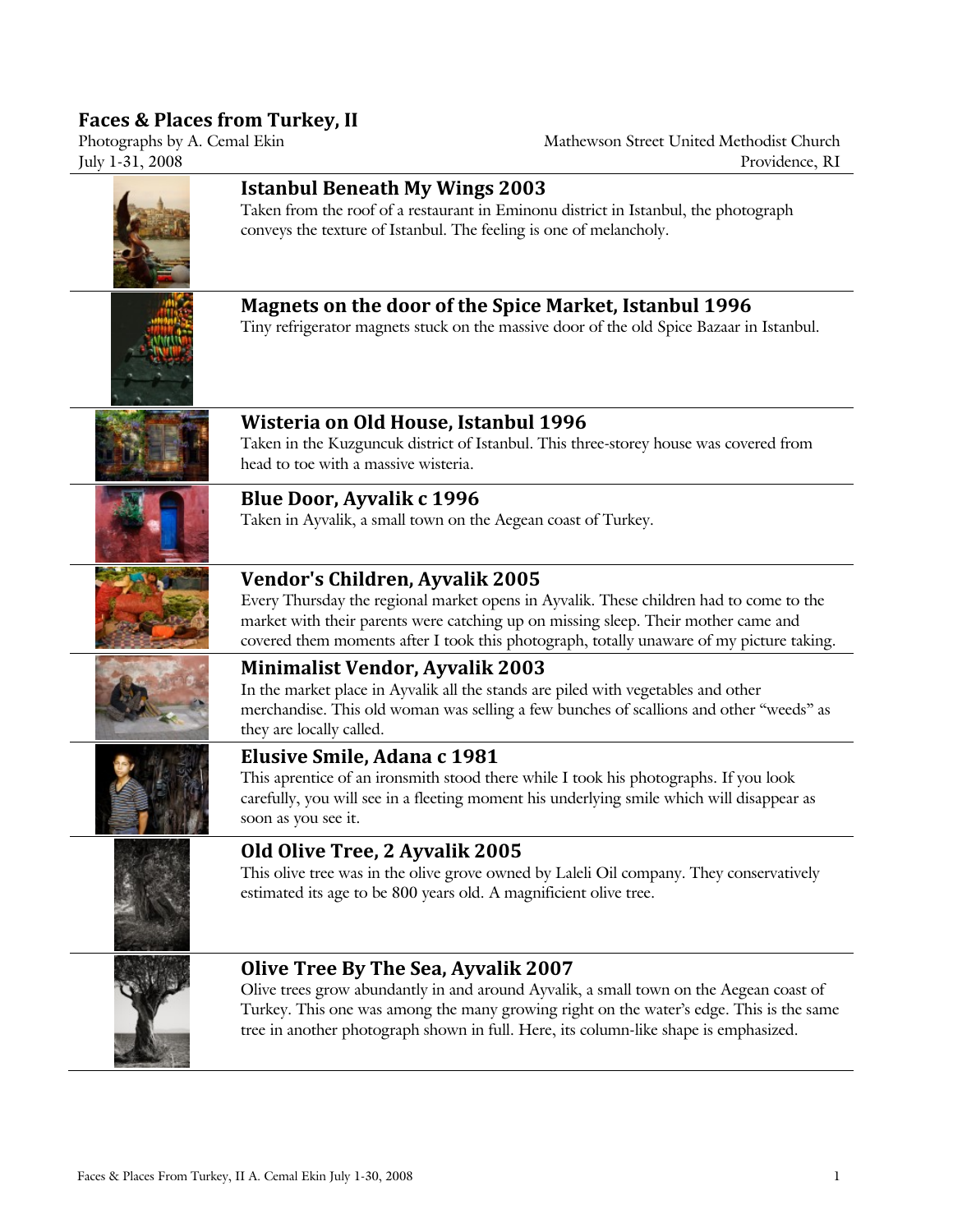| Olive Tree By The Sea, 2, Ayvalik 2007<br>Olive trees grow abundantly in and around Ayvalik, a small town on the Aegean coast of<br>Turkey. This one was among the many growing right on the water's edge.                                                                                                                                                               |
|--------------------------------------------------------------------------------------------------------------------------------------------------------------------------------------------------------------------------------------------------------------------------------------------------------------------------------------------------------------------------|
| Kozak Plateau, 6 2003<br>This is one of the photographs included in the limited edition folio with the same name in<br>2007. Stone Pine, aka Umbrella Pine grows in this rocky, stoney environment which is<br>almost hostile to other crops. The graceful shapes of the pine trees were beautiful. The<br>image was processed to convey a feeling of an old engraving.  |
| Kozak Plateau, 5 2003<br>This is one of the photographs included in the limited edition folio with the same name in<br>2007. Stone Pine, aka Umbrella Pine grows in this rocky, stoney environment which is<br>almost hostile to other crops. The graceful shapes of the pine trees were beautiful. The<br>image was processed to convey a feeling of an old engraving.  |
| Kozak Plateau, 9 2003<br>This is one of the photographs included in the limited edition folio with the same name in<br>2007. Stone Pine, aka Umbrella Pine grows in this rocky, stoney environment which is<br>almost hostile to other crops. The graceful shapes of the pine trees were beautiful. The<br>image was processed to convey a feeling of an old engraving.  |
| Kozak Plateau, 10 2003<br>This is one of the photographs included in the limited edition folio with the same name in<br>2007. Stone Pine, aka Umbrella Pine grows in this rocky, stoney environment which is<br>almost hostile to other crops. The graceful shapes of the pine trees were beautiful. The<br>image was processed to convey a feeling of an old engraving. |
| <b>Streets Of Safranbolu 2005</b><br>Safranbolu, a small town in the northern part of Turkey, is a time capsule, kept the way it<br>was 300 years ago. It provides fine examples of Ottoman residential architecture and town<br>planning. The streets are narrow and paved with cobblestones.                                                                           |
| Man & His Horse, Adana 2003                                                                                                                                                                                                                                                                                                                                              |

As I photographed the house, this man and his horse went by my finder. The lock-step walk and the man carrying the sack make the photograph for me.



## **Old Man, Adana c 1981**

This man was sitting outside Ulu Cami (Grand Mosque) in Adana when I photographed him. He looked at me and turned his head to the other side, not really understanding why I was photographing him.



# **Bench Sitters, Adana c 1981**

These men were sitting on the bench as I walked by with my camera. They insisted that I took their photograph and took this pose, which remind me of the musical notes on staff.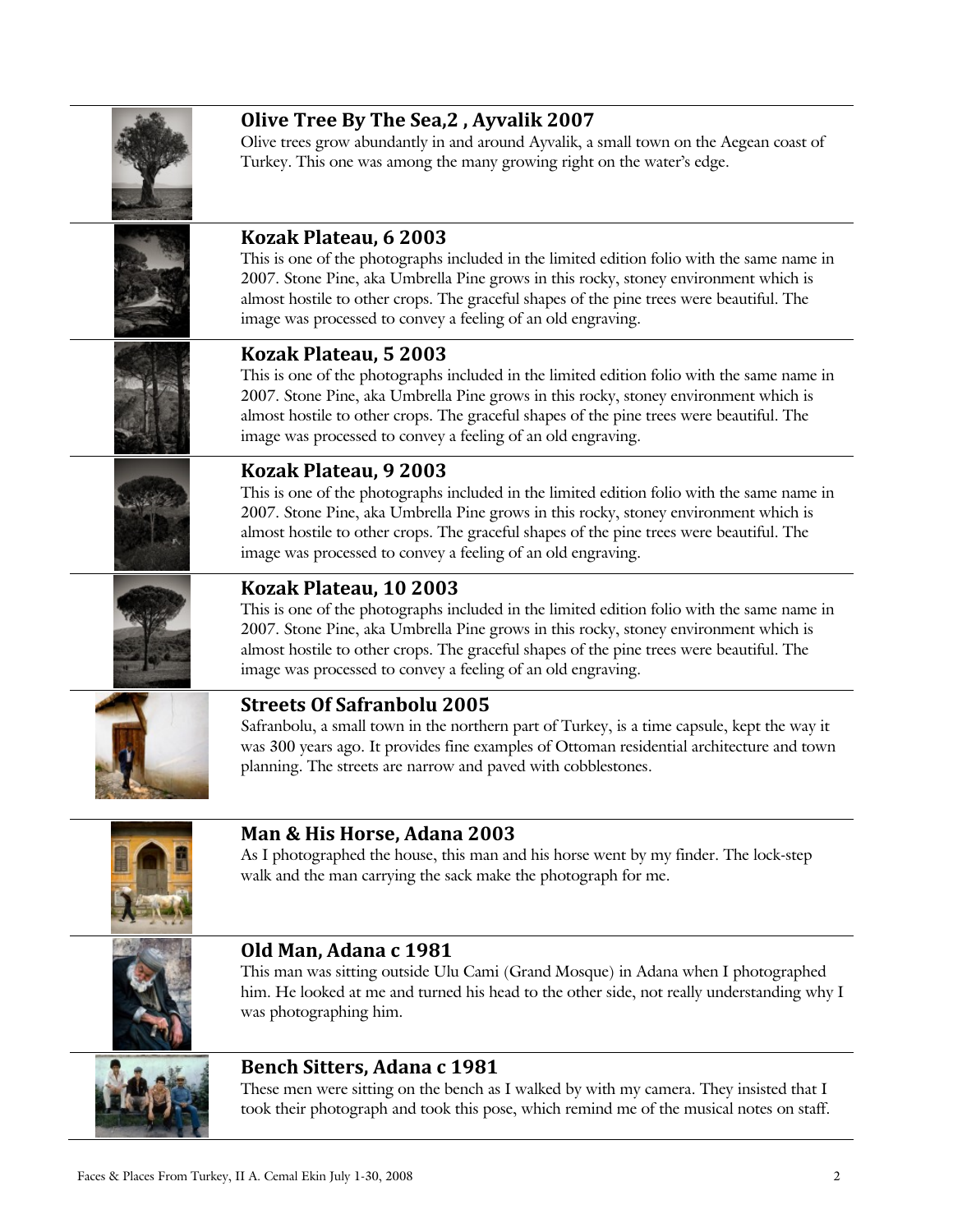

# **Waiting, Aksehir 2003**

Sometimes luck is on your side, or luck favors the prepared mind as Einstein said. As our train was pulling out of the station, I saw this couple sitting on the platform presumably waiting for their train. I turned around, grabbed my camera, looked out, and took this photograph. Moments later, they were in the distance.



## **Yes It's for Sale, Tire 2003**

In the Tire (pronounce as Tee-reh) weekly market you can buy many different items. This woman was selling her rooster while holding it like a pet. I asked if it was for sale, she nodded; I asked "how much" she showed me "two" with her fingers. I asked a man standing next to her "can she talk?" He replied "oh, yes, if she wants to!"



### **Happy Girl of Ayvalik 2005**

This little girl was playing with her father on the side of the narrow street. As she started to talk to another passer by, I took her photograph showing her happy face and attitude.



### **Merchants in Tire 2003**

Tire (pronounce as Tee-reh) weekly market brings people from hundreds of nearby villages. These men were chatting around sacs of corms for sale to plant for the next season.

### **Rejects, Avanos 2003**

Avanos is a small town in Cappadocia, on the banks of Kizil Irmak (Red River). The clay from the river is used to make many different kinds of clay and ceramic items. These were piled as rejects, junk yard urns.



#### **Cappadocia, 1 2003**

Cappadocia is like a fairyland. In fact, the hoodoos formed by erosion are called "fairy chimneys". This location is near Goreme.



### **Cappadocia, 2 2003**

Cappadocia is like a fairyland. In fact, the hoodoos formed by erosion are called "fairy chimneys". The cave-like entrances you see are parts of dwellings that were in use until mid 1950s, naturally airconditioned. This location is Zelve.



#### **Storm Over Cappadocia 2003**

I took this photograph from the balcony of a house overlooking the valley. A storm was just lifting after a rainy day. This location is Ortahisar.



### **Chickens For Sale, Tire 2003**

Tire (pronounce as Tee-reh) weekly market brings people from hundreds of nearby villages. The red coat that belonged to the seller carries multiple meanings in this context for me.